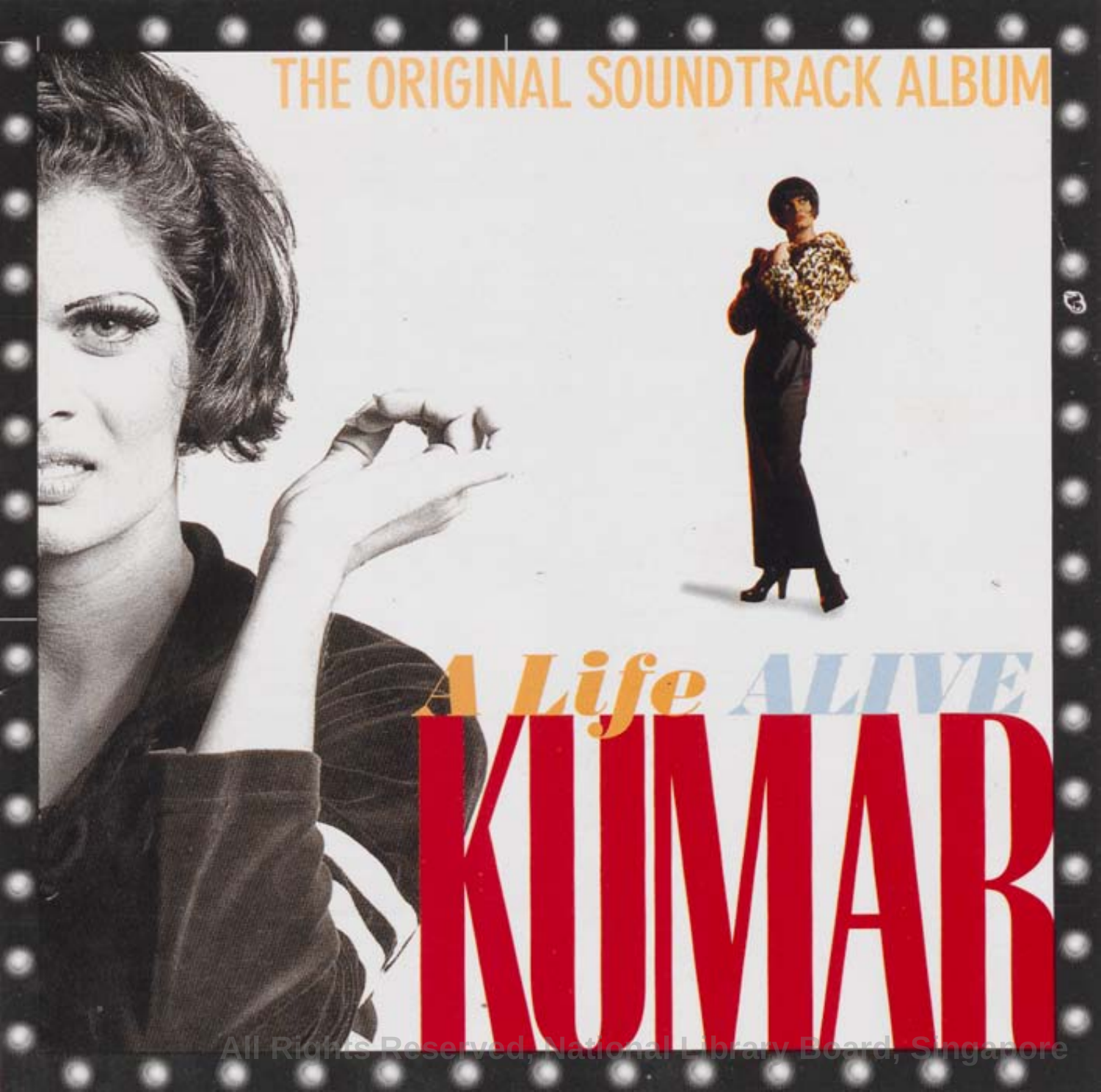# Let's Have Fun Componer Tony Hoon Musie Arranger Indra Ismall

Come on and shake your hands, come on and dance Don't be afraid, just leave your worries all behind Come on shake your hands, come on up and dance The sun will shine tomorrow, take it one step at a time

It's time to let your hair down It's time to dance around Forget about your sorrows, we'll never let you down So bring yourself on over, we promise you some fun Leave your worries behind, this is the time Learn to laugh at yourself Boom... Boom... Boom... Boom...

Come on and shake your hands, come on and dance Don't be afraid, just leave your worries all behind Come on shake your hands, come on up and dance The sun will shine tomorrow, take it one step at a time Boom... Boom... Boom... Boom...

# I'll Be There For You Lyries by The Rembrandts Adapted by Jimmy Ye for Kumar

So no one told you NS gonna be this way Your hair's a joke You're broke Your buddy looks so gay!

It's like you're always stuck in army gear And when it hasn't been your day Your week Your month or even your year, but...

**Chorus** I'll be there for you Though you're blur like sotong Gua si li peng you Si beh idle, some more Kau la kawan ku Keng and bo-chap is cool!

You're stuck inside your trench You're just mosquito bait You've burned 3 weekends so far Guard duty's not so great!

Your corporal warned you There'd be days like these But he doesn't tell you when You'll be set free and ROD, but...

No one could like BMT Don't want to IPPT Seems you're the only one who knows to keng and get MC Someone to drop twenty with Make it to MDC with Someone to kiwi boots with Even at my worst, I'm best with you, yeah!

> I'll be there for you Gua si li peng you Kua la kawan ku Cos you're there for me too!

Where do we go from here? Does everything have to change? Must I play this number? Cause nothing stays the same

Promises meant to be broken It doesn't mean a thing Where would I go, what do I see If you haven't got a dream

If You Hold on to what you believe It's the last thing, you wanna lose There'll be a better tomorrow You only have to choose

Only Have Friends may come and go They don't seem to share Have you thought for a moment That I need somebody to care

**and the Composer Tony Hoon If you, you must be at the start of the Composer Tony Hoon** left you, you must be at the strike the strike of the composer Tony Hoon If you only have a dream Tell me what's right or wrong I'll tell you, you must be strong Listen to your heart, it'll tell you where to start

> Hold on to what you believe It's the last thing, you wanna lose There'll be a better tomorrow You only have to choose

Music Arranger Eduardo Ramoso

Listen to my song I've learned this lesson well Nothing ever comes easy But I've hung in there to tell

Tell me what's right or wrong I'll tell you, you must be strong Listen to your heart, it'll tell you where to start If you only have a dream

Hold on to your dream It's the last thing, you wanna lose There'll be a better tomorrow You only have to choose

You only have to choose

# **Your Place**  Conposer Lim Yu-Beng.Musie Arranger Indra Ismail

Make your own space Run your own race Set your own pace Welcome to your place!

Reach your own dreams On your own steam That's the place we all hope we can find!

What's the point of denying the fact? Everybody is different, that's that If you live to be everyone's fool In the end what becomes of you?

Better stick to what you know you do well Better stay with the people who will tell you If you're trying to be something you're not Showing everybody something you haven't got!

Reach your own dreams On your own steam That's the place we all hope we can find!

Make your own space Run your own race Set your own pace Welcome to your place!

Reach your own dreams On your own steam That's the place we all hope we can find! Make your own space Run your own race Set your own pace Welcome to your place!

In your own place it's OK if you cry Nothing wrong if you are low or you get high But that's the place where you can be your dream But nothing ever comes easy as it seems

Reach your own dreams (fight) On your own steam (fight) That's the place we all hope to find!

Make your own space (fight) Run your own race (fight) Set your own pace (fight) Welcome to your place!

Reach your own dreams On your own steam That's the place we all hope to find!

Make your own space Run your own race Set your own pace Welcome to your place!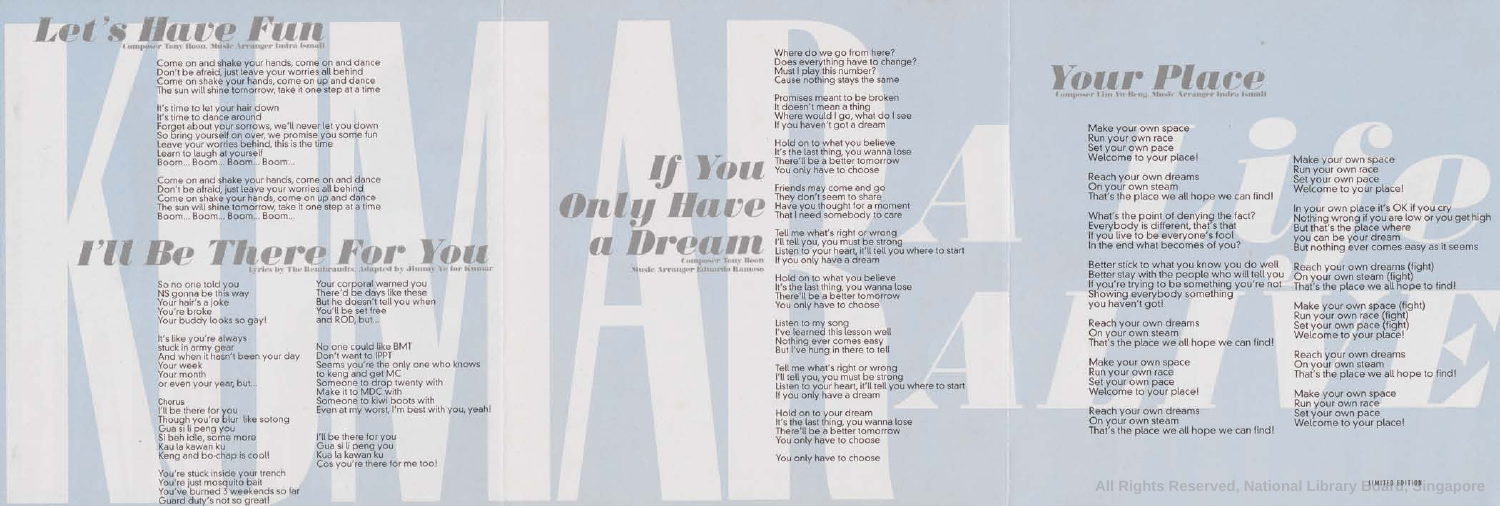'Truisms come in many forms, **and 'Kumarisms' are** some of the funniest I've ever heard, I hope you enjov them as

"I'm not sure whether to be exhilerated or intimidated - Kumar is more man than me and more woman than me at the same time... but I loved working on this show!"

"Kumar definitely knows how to live life cleverly, in a funny way."

"I say to all of you. If you want to know the real Kumar, you got to look beyond the sequins, look beyond the feathers."

"Kumar is like a mother to me. I would say<br>he gave birth to me in the performing world..."

"But then he came and stood there with us, and he said it takes a lot of courage to stand on stage. So don't laugh at us...'"

> "One thing I would like everybody to know about Kumar is that he is a nice guy. And that is not just on the surface."

# **<sup>A</sup> Life ALIVE**

**All Rights Reserved, National Library Board, Singapore**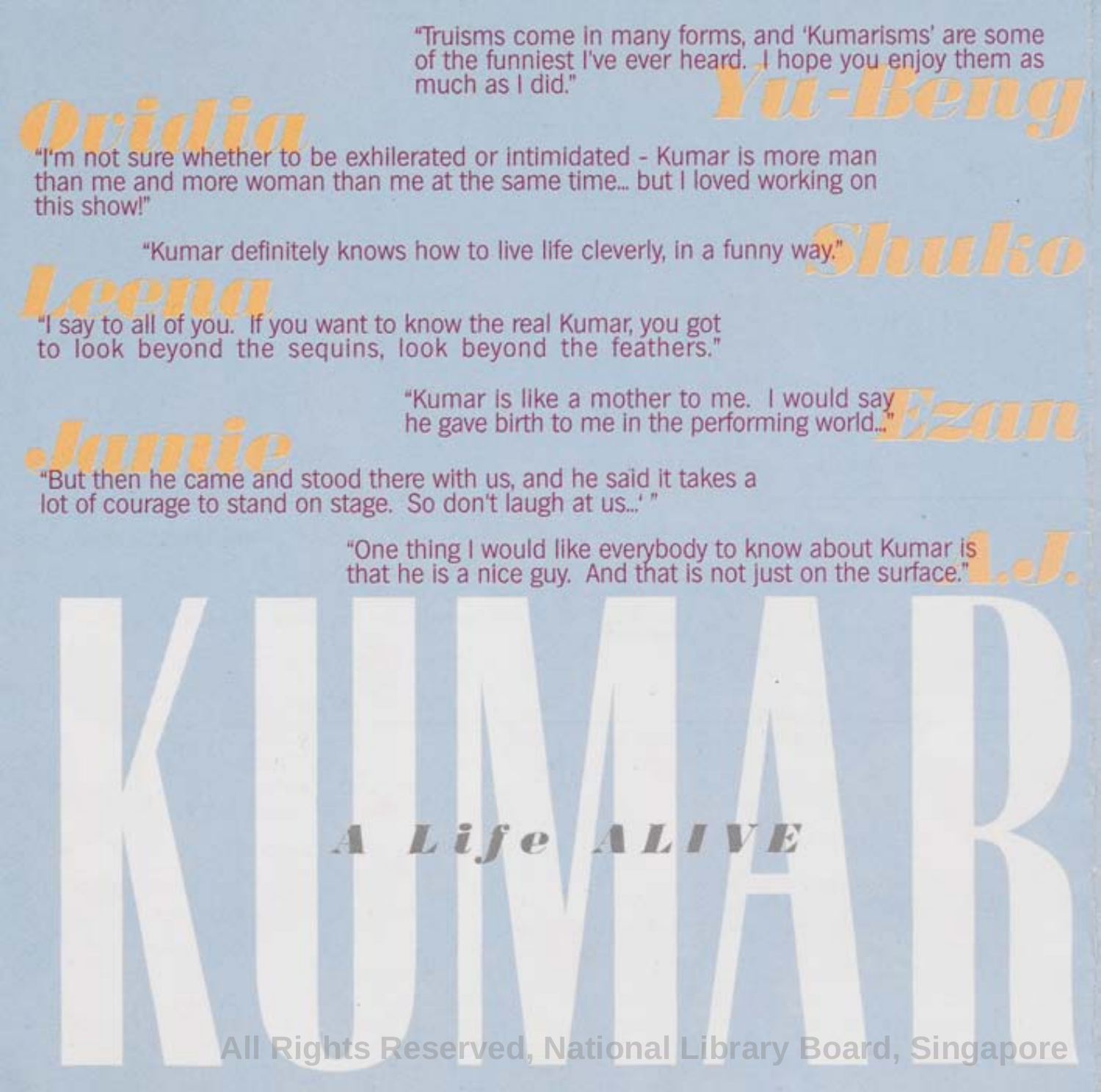# **A Lif e ALIVE Lettave Fun-Friends-"I'll Be There For You" If You Only Have All Rights Reserved, National Library Board, Singapore**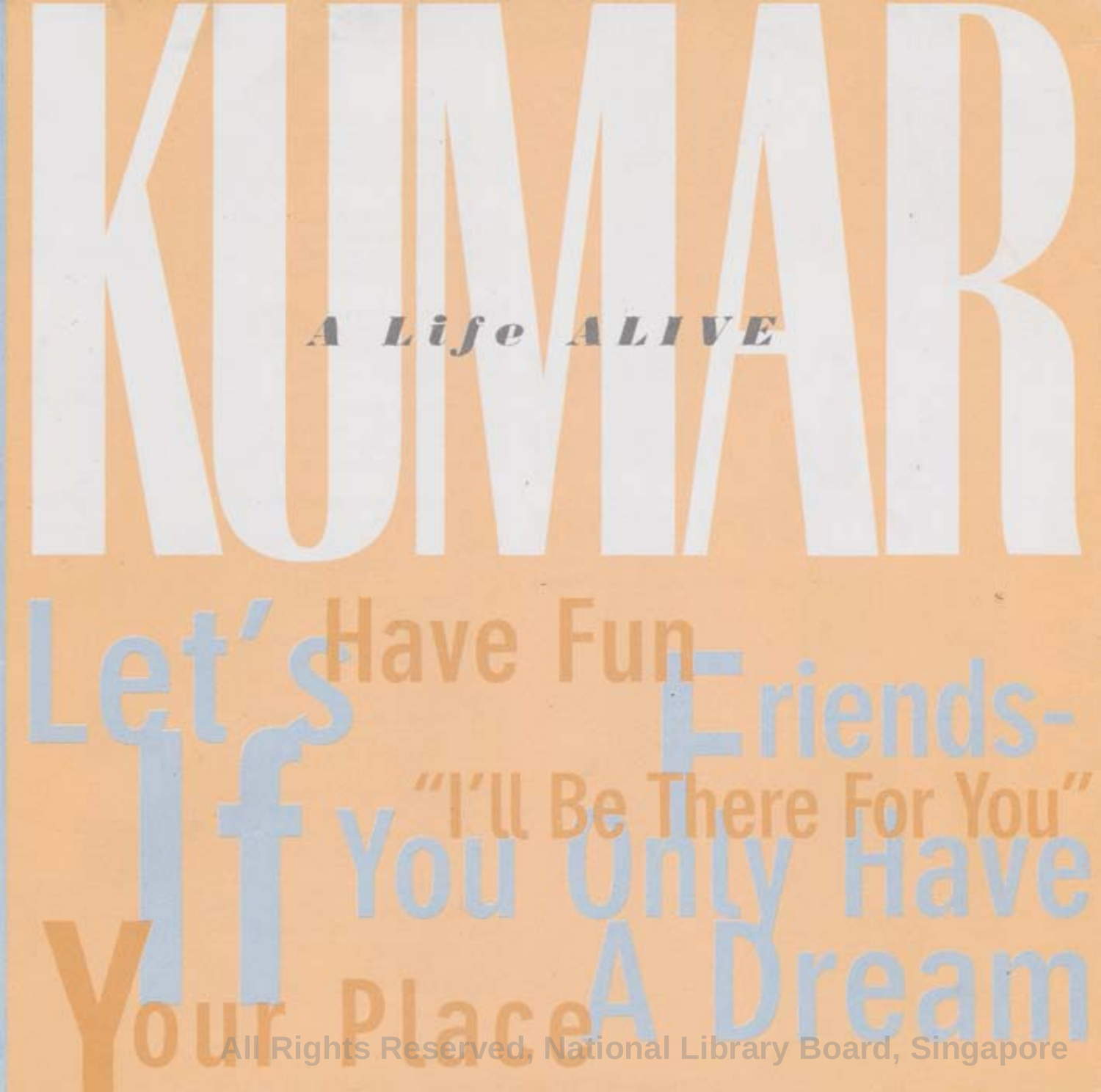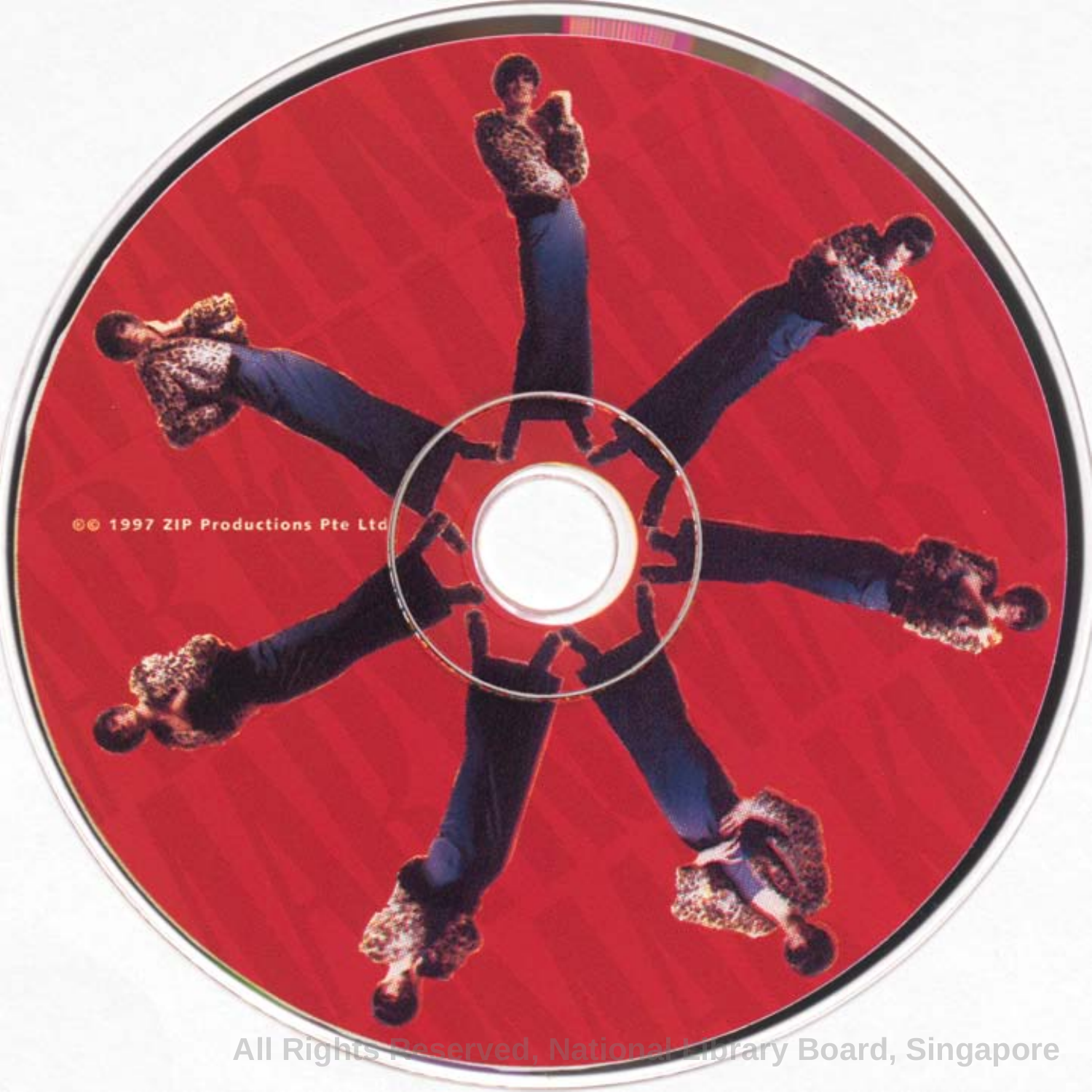

**All Rights Reserved, National Library Board, Singapore**